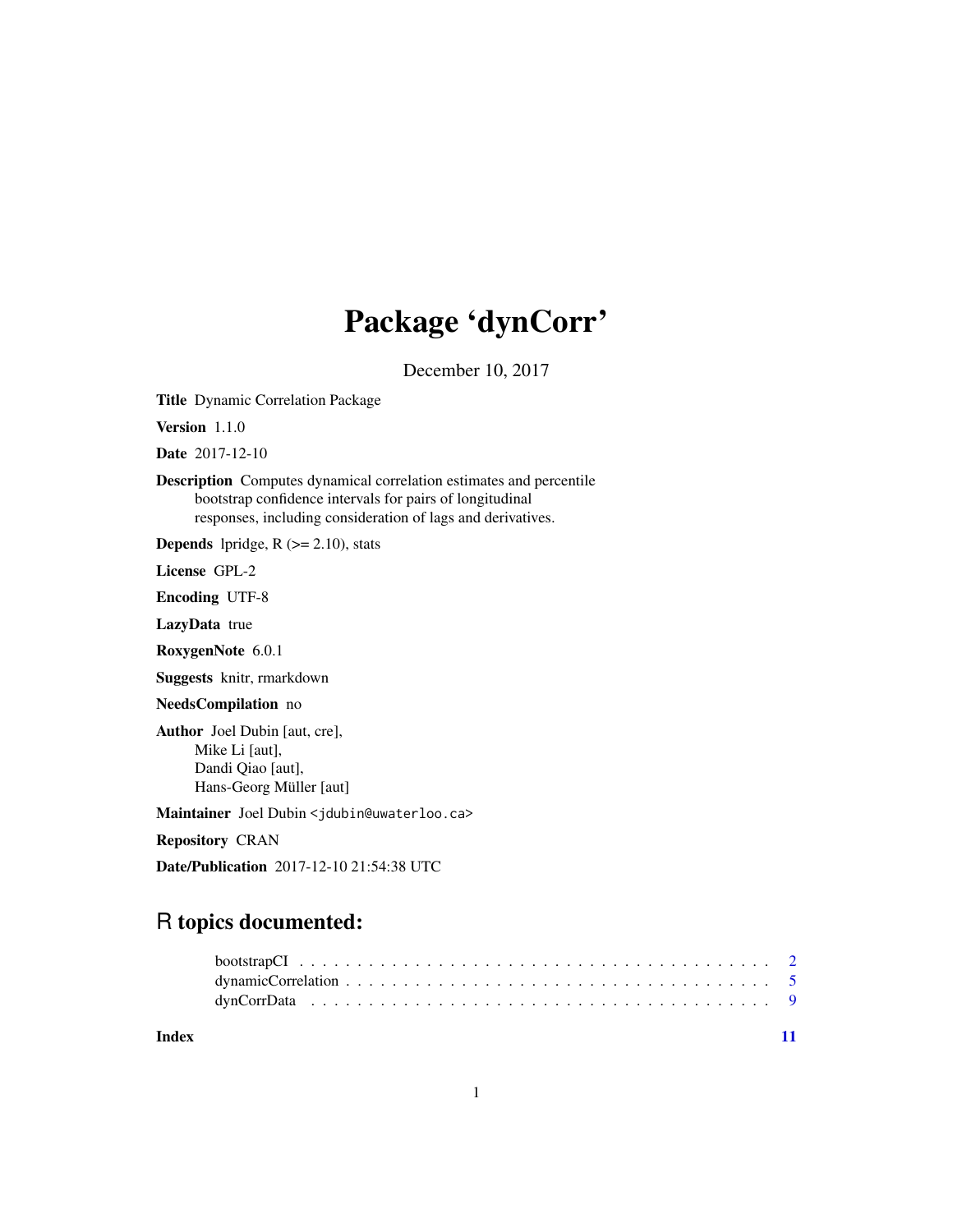<span id="page-1-0"></span>

#### Description

Computes percentile bootstrap (BS) confidence intervals for dynamical correlation for pairs of longitudinal responses, including consideration of lags and derivatives, following a local polynomial regression smoothing step.

#### Usage

bootstrapCI(dataFrame, depVar, indepVar, subjectVar, function.choice, width.range, width.place, min.obs, points.length, points.by, boundary.trunc, byOrder, max.dynCorrLag, B, percentile, by.deriv.only, seed)

#### Arguments

| dataFrame       | The data frame that contains the dependent variables/responses, the independent<br>variable (often time), and the subject/individual identification; there should be<br>one row entry for each combination of subject/individual and indepVar (often<br>time).                                                                                                                                                                                                                                                                                                                                                                                                                         |
|-----------------|----------------------------------------------------------------------------------------------------------------------------------------------------------------------------------------------------------------------------------------------------------------------------------------------------------------------------------------------------------------------------------------------------------------------------------------------------------------------------------------------------------------------------------------------------------------------------------------------------------------------------------------------------------------------------------------|
| depVar          | Dependent variables/responses; at least two are necessary for purposes of calcu-<br>lating at least one dynamical correlation estimate of interest; there should be a<br>unique column within depVar for each response.                                                                                                                                                                                                                                                                                                                                                                                                                                                                |
| indepVar        | Independent variable, typically the discrete recorded time points at which the<br>dependent variables were collected; note that this is the independent variable for<br>purposes of curve creation leading into estimating the dynamical correlations<br>between pairs of dependent variables; must be contained in a single column.                                                                                                                                                                                                                                                                                                                                                   |
| subjectVar      | Column name of the individuals; there should be one row entry for each combi-<br>nation of subject/individual and indepVar.                                                                                                                                                                                                                                                                                                                                                                                                                                                                                                                                                            |
| function.choice |                                                                                                                                                                                                                                                                                                                                                                                                                                                                                                                                                                                                                                                                                        |
|                 | A vector of length 3 to indicate which derivatives desired for local polynomial<br>curve smoothing; 1st entry is for 0th derivative (i.e., original function), 2nd entry<br>is for 1st derivative, 3rd is for 2nd derivative; $1 = yes$ , $0 = no$ . e.g., $c(1,0,1)$ would<br>be specified if interest is in looking at derivative 0 and derivative 2, $c(1,0,0)$ for<br>looking at original function (0th derivative) only, etc.                                                                                                                                                                                                                                                     |
| width.range     | Bandwidth for local polynomial regression curve smoothing for each dependent<br>variable/response; it can be a list that specifies a distinct bandwidth two-element<br>vector for each response, or a single two-element vector that is used for each of<br>the responses — the program is currently set up to allow linearly increasing or<br>decreasing bandwidths, specified by this two-element vector with the increase<br>(or decrease) occurring from the first argument in width.place to its second argu-<br>ment; the lpepa function within the lpridge package is called, which uses Epa-<br>necknikov kernel weighting, and the specifications of bandwidth in width.range |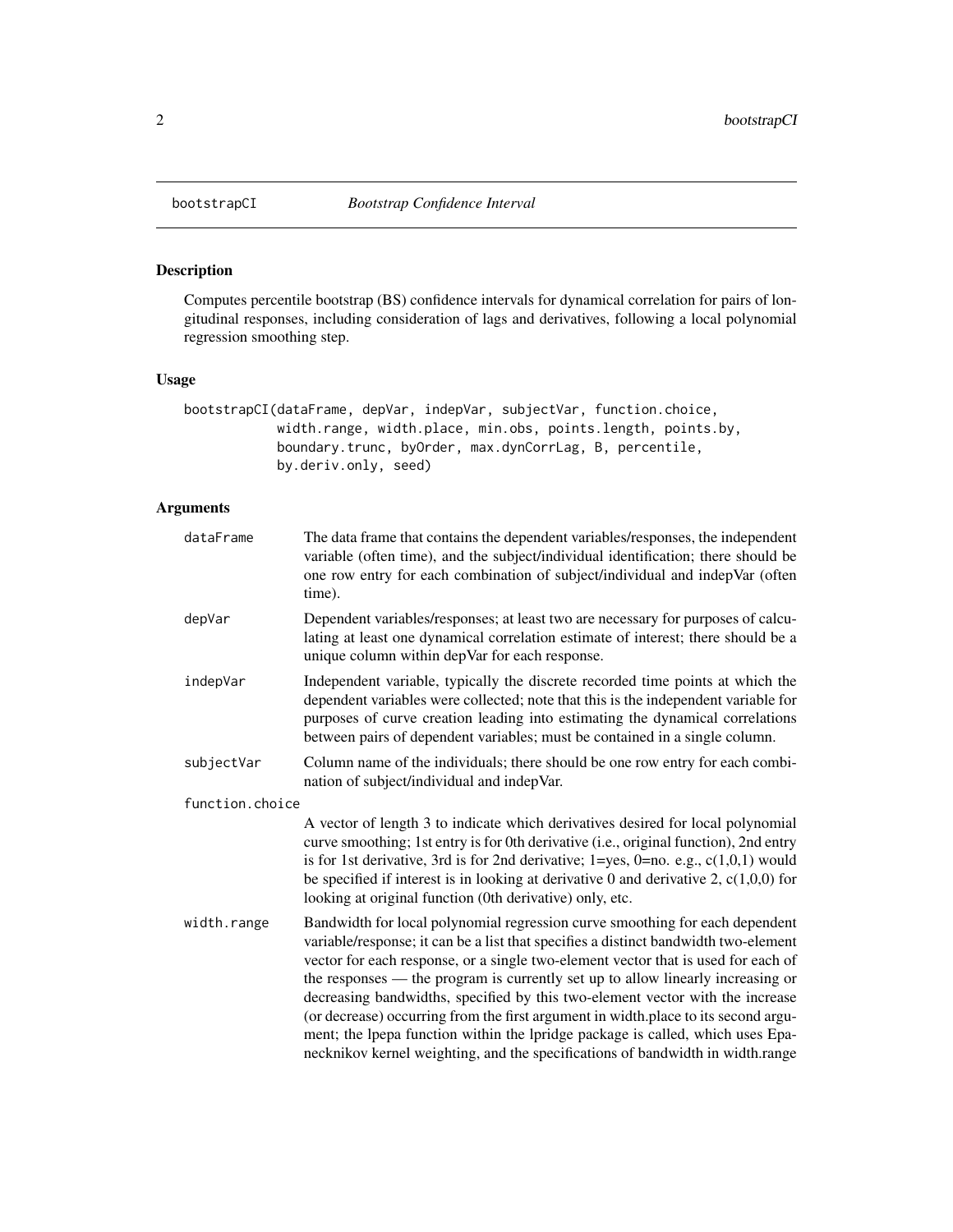will be used there; the default bandwidth is the range of indepVar (usually time) divided by 4, i.e., a constant global bandwidth.

width.place Endpoints for width change assuming a non-constant bandwidth requested the program is currently set up to allow linearly increasing or decreasing bandwidths, specified in width.range, with the increase (or decrease) occurring from the first argument in width.place to its second argument; it can be a list that specifies different endpoints for each response, or a single vector of endpoints that is used for each of the responses; default is no endpoints specified which means constant global bandwidth throughout the range of indepVar.

min.obs Minimum oberservation (follow-up period) required. If specified, individuals whose follow-up period shorter than min.obs will be removed from calculation. Default = NA (use whole dataset provided).

points.length Number of indep (time) points for dynamic correlation calculation for each response of each individual. This is the number of points between time 0 and minimum of maximum of individual follow-up periods (max\_common\_obs). Note that each individual's full follow-up time span is used in the local polynomial regression curve smoothing step, but only the first points.length number of time points (from time 0 to max\_common\_obs) is used in the following dynamic correlation calculation. Default points.length value is set to 100; points.length takes precedence unless points.by is specified.

points.by Interval between indep (time) points for local polynomial regression curve smoothing for each response of each individual. Both integer and non-integer value could be specified, and time grid will be computed accordingly. Note that points.length takes precedence (default = 100) unless points.by is specified.

boundary. trunc Indicate the boundary of indepVar that should be truncated after smoothing; this may be done in case of concerns about estimating dynamical correlation at the boundaries of indepVar; this is a two element vector, where the first argument is how much to truncate from the right of the minimum value of indep.var and the second argument is how much to truncate from the left of the maximum value of indep var, within an individual and specific response; default is no truncation, i.e., c(0,0).

- byOrder A vector that specifies the order of the variables/responses and derivatives (if any) to be the leading variable in the calculations; this will have an effect on how lag.input is to be interpreted; default is to use the order as specified in the depVar argument.
- max.dynCorrLag A specified lag value at which you would like to obtain a percentile BS dynamical correlation interval estimate; only single lag values are allowed (due to computational considerations), and the lag value considered might be that which is output from a lag analysis using the dynamicCorrelation function (see Example 2 on the dynamicCorrelation help page).

B The number of samples used for the bootstrap.

percentile The percentile used to construct confidence intervals for dynamic correlations.

by.deriv.only If TRUE, the inter-dynamical correlations between different derivatives are not computed, which can save computation time (e.g., when function.choice= $c(1,0,1)$ ) is specified and by.deriv.only=T, then only dynamical correlations will be calculated within (and not across) the 0th and 2nd derivative estimates, respectively); default is TRUE.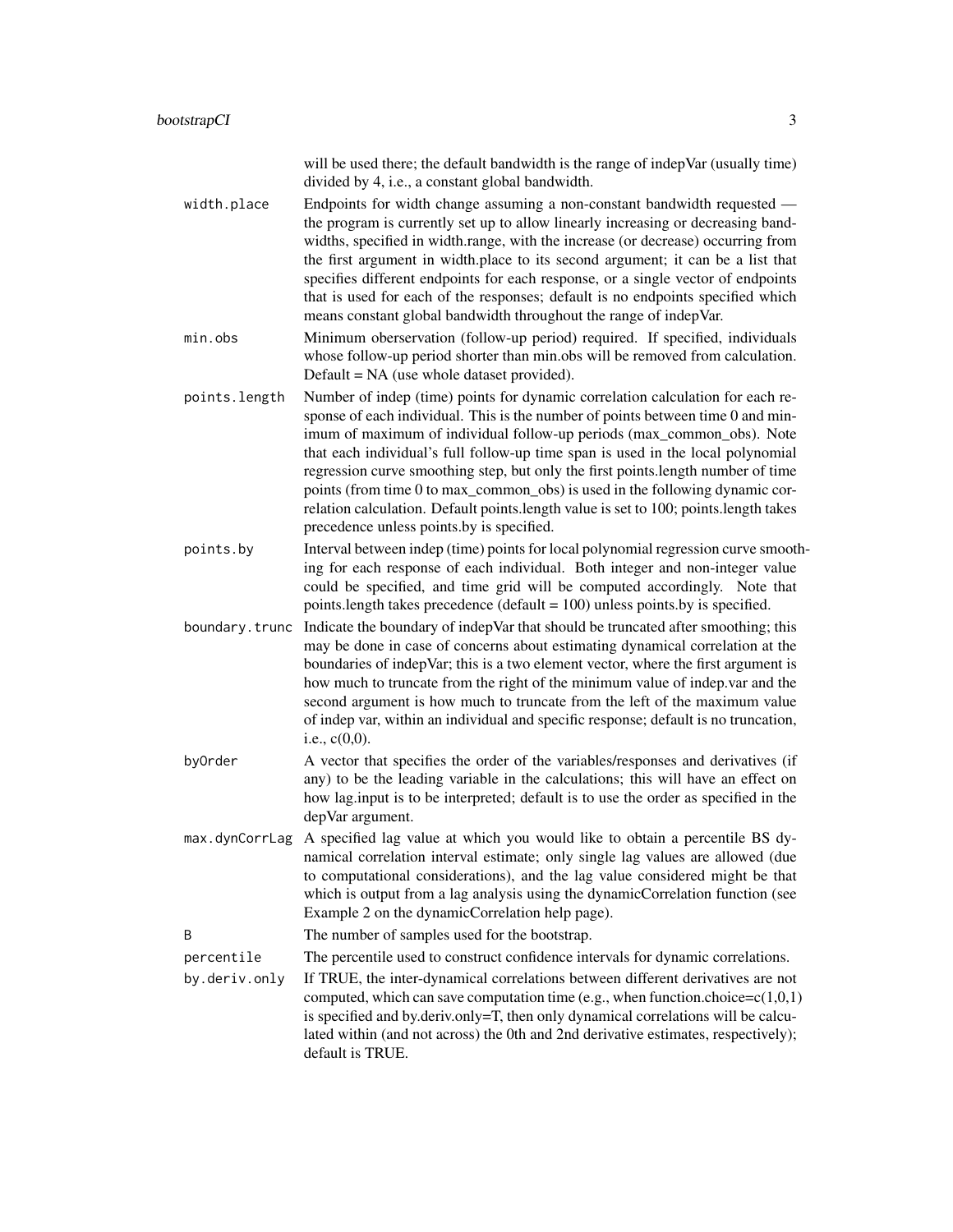<span id="page-3-0"></span>seed The seed used in generating the BS samples.

#### Details

This function will provide smooth estimates (curves/functions or their derivatives) of responses of interest, then generate dynamical correlation estimates for each pair of responses. Lags of interest can be specified, using the lag.input argument. For smoothing, the function uses local polynomial smoothing using Epanecknikov kernel weighting (by calling the function lpepa within the lpridge package). The default global bandwidth is generated by taking the range of indepVar (usually time) and dividing by 4. This, by default, will be a constant global bandwidth, but proper specification of the width.range and width.place arguments can allow for a more flexible bandwidth choice, including different specification for each response in depVar.

Whereas the dynamicCorrelation program, which produces only point estimates, is fast, the bootstrapCI program is slow in its current form, as quite a bit of processing is required for each bootstrap sample. Details of the two-stage bootstrap algorithm can be found in Dubin and Muller (2005). We will attempt to boost computing speed in future versions.

In addition, as pointed out in Dubin and Muller (2005), a downward shift of the two-stage bootstrap CI toward 0 is intentional, in order to account for error in the curve creation step. However, it should be noted that greater than expected downward shifts may occur for dynamical correlations that are high in magnitude. A future version of this function will attempt to make this bootstrap approach more robust in this situation.

#### Author(s)

Joel A. Dubin, Mike Li, Dandi Qiao, Hans-Georg Müller

#### See Also

[lpepa](#page-0-0)

#### Examples

```
## Example 1: using default smoothing parameters, obtain bootstrap CI
## estimates for all three pairs of responses, for original
## function only. Note that B=200 or greater should be
## considered for real data analysis.
examp1.bs <- bootstrapCI(dataFrame = dynCorrData,
                       depVar = c('resp1', 'resp2', 'resp3'),
                       indepVar = 'time',
                       subjectVar = 'subject',
                       points.by = 1,
                       function.choice = c(1,0,0),
                       B = 2, percentile = c(0.025, 0.975), seed = 5)
examp1.bs
## Example 2: using default smoothing parameters, obtain bootstrap CI
## estimates for all three pairs of responses, for original
```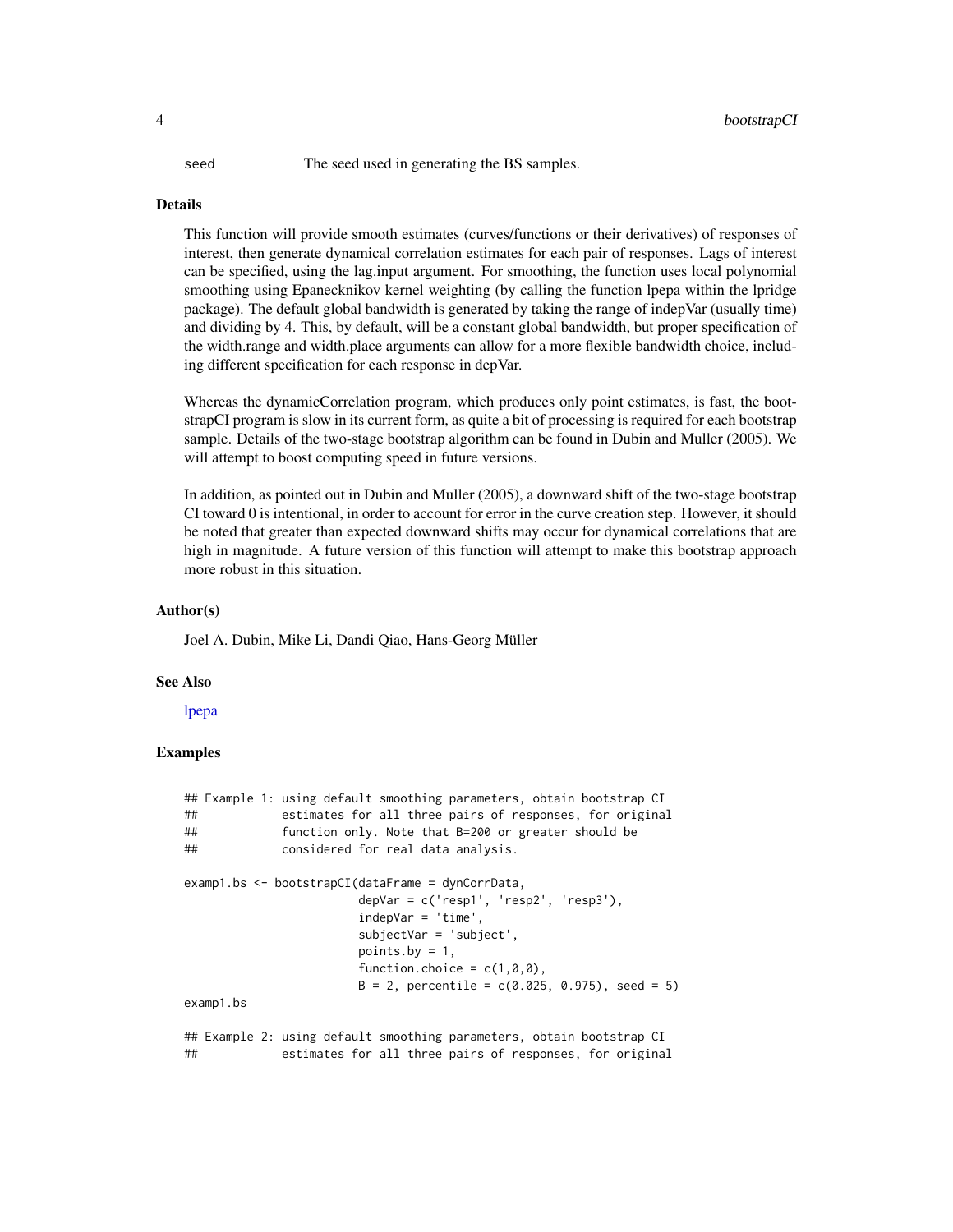```
## function only, at -10 days lag, at .01 and .99 percentiles.
## Note that B=200 or greater should be considered for real
             data analysis.
examp2.bs <- bootstrapCI(dataFrame = dynCorrData,
                       depVar = c('resp1', 'resp2', 'resp3'),
                       indepVar = 'time',
                       subjectVar = 'subject',
                       points.by = 1,
                       function.choice = c(1,0,0), max.dynCorrLag = -10,
                       B = 2, percentile = c(0.01, 0.99), seed = 7)
examp2.bs
```
dynamicCorrelation *Dynamic Correlation*

#### Description

Computes dynamical correlation estimates for pairs of longitudinal responses, including consideration of lags and derivatives, following a local polynomial regression smoothing step.

#### Usage

dynamicCorrelation(dataFrame, depVar, indepVar, subjectVar, function.choice, width.range, width.place, min.obs, points.length, points.by, boundary.trunc, lag.input, byOrder, by.deriv.only, full.lag.output)

#### Arguments

| dataFrame       | The data frame that contains the dependent variables/responses, the independent<br>variable (often time), and the subject/individual identification; there should be<br>one row entry for each combination of subject/individual and indepVar (often<br>time).                                                                       |
|-----------------|--------------------------------------------------------------------------------------------------------------------------------------------------------------------------------------------------------------------------------------------------------------------------------------------------------------------------------------|
| depVar          | Dependent variables/responses; at least two are necessary for purposes of calcu-<br>lating at least one dynamical correlation estimate of interest; there should be a<br>unique column within depVar for each response.                                                                                                              |
| indepVar        | Independent variable, typically the discrete recorded time points at which the<br>dependent variables were collected; note that this is the independent variable for<br>purposes of curve creation leading into estimating the dynamical correlations<br>between pairs of dependent variables; must be contained in a single column. |
| subjectVar      | Column name of the individuals; there should be one row entry for each combi-<br>nation of subject/individual and indepVar.                                                                                                                                                                                                          |
| function.choice |                                                                                                                                                                                                                                                                                                                                      |
|                 | A vector of length 3 to indicate which derivatives desired for local polynomial<br>curve smoothing; 1st entry is for 0th derivative (i.e., original function), 2nd entry                                                                                                                                                             |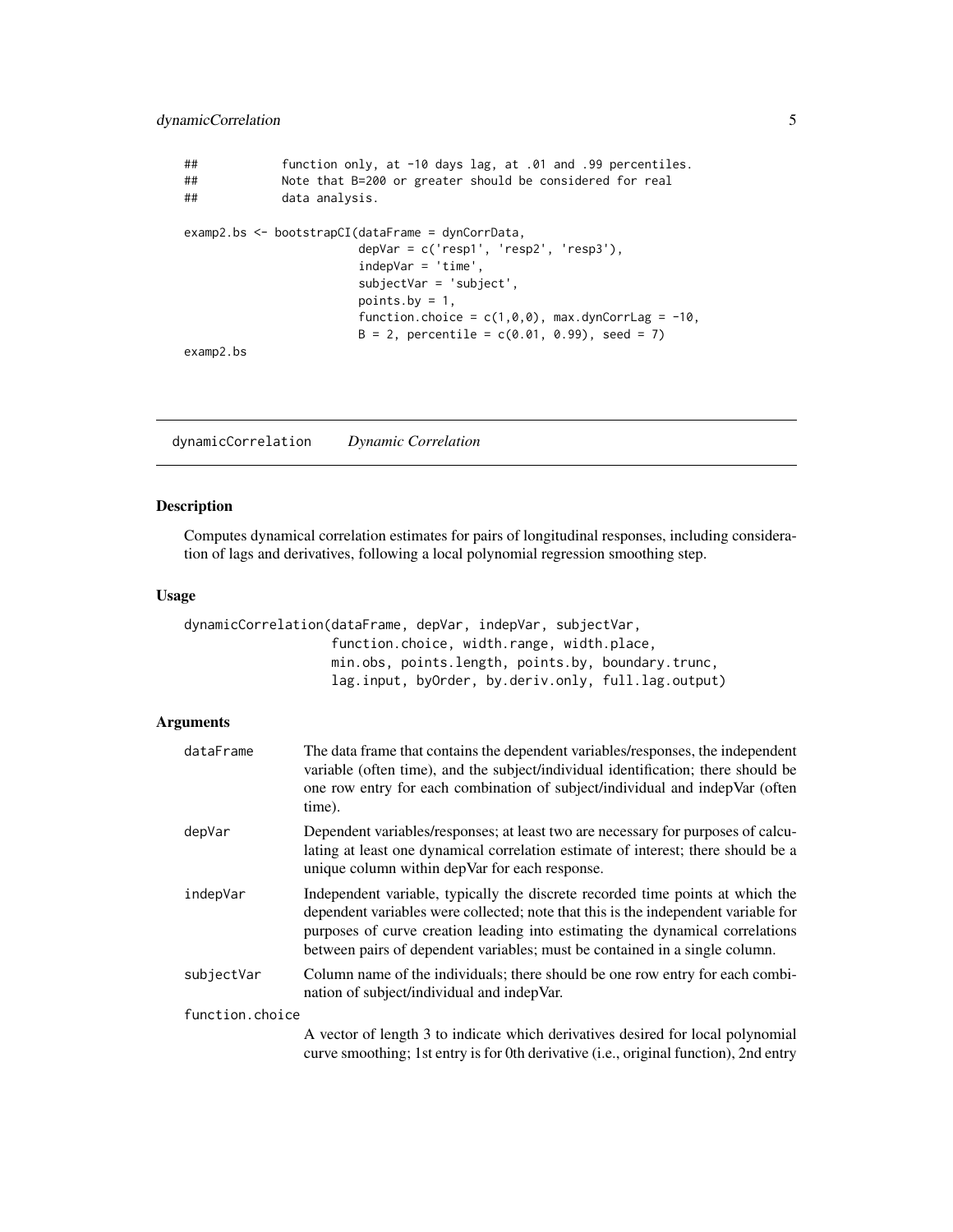is for 1st derivative, 3rd is for 2nd derivative;  $1 = yes$ ,  $0 = no$ . e.g.,  $c(1,0,1)$  would be specified if interest is in looking at derivative 0 and derivative 2,  $c(1,0,0)$  for looking at original function (0th derivative) only, etc.

- width.range Bandwidth for local polynomial regression curve smoothing for each dependent variable/response; it can be a list that specifies a distinct bandwidth two-element vector for each response, or a single two-element vector that is used for each of the responses — the program is currently set up to allow linearly increasing or decreasing bandwidths, specified by this two-element vector with the increase (or decrease) occurring from the first argument in width.place to its second argument; the lpepa function within the lpridge package is called, which uses Epanecknikov kernel weighting, and the specifications of bandwidth in width.range will be used there; the default bandwidth is the range of indepVar (usually time) divided by 4, i.e., a constant global bandwidth.
- width.place Endpoints for width change assuming a non-constant bandwidth requested the program is currently set up to allow linearly increasing or decreasing bandwidths, specified in width.range, with the increase (or decrease) occurring from the first argument in width.place to its second argument; it can be a list that specifies different endpoints for each response, or a single vector of endpoints that is used for each of the responses; default is no endpoints specified which means constant global bandwidth throughout the range of indepVar.
- min.obs Minimum oberservation (follow-up period) required. If specified, individuals whose follow-up period shorter than min.obs will be removed from calculation. Default = NA (use whole dataset provided).
- points.length Number of indep (time) points for dynamic correlation calculation for each response of each individual. This is the number of points between time 0 and minimum of maximum of individual follow-up periods (max\_common\_obs). Note that each individual's full follow-up time span is used in the local polynomial regression curve smoothing step, but only the first points.length number of time points (from time 0 to max\_common\_obs) is used in the following dynamic correlation calculation. Default points.length value is set to 100; points.length takes precedence unless points.by is specified.
- points.by Interval between indep (time) points for local polynomial regression curve smoothing for each response of each individual. Both integer and non-integer value could be specified, and time grid will be computed accordingly. Note that points.length takes precedence (default = 100) unless points.by is specified.
- boundary.trunc Indicate the boundary of indepVar that should be truncated after smoothing; this may be done in case of concerns about estimating dynamical correlation at the boundaries of indepVar; this is a two element vector, where the first argument is how much to truncate from the right of the minimum value of indep.var and the second argument is how much to truncate from the left of the maximum value of indep var, within an individual and specific response; default is no truncation, i.e., c(0,0).
- lag.input Values of lag to be considered; can be a vector of requested lags, for which a dynamical correlation estimate will be produced for each pair of responses at each lag; a positive value of lag.input means that the first entry for the dynamical correlation leads (occurs before) the second entry — conversely, a negative value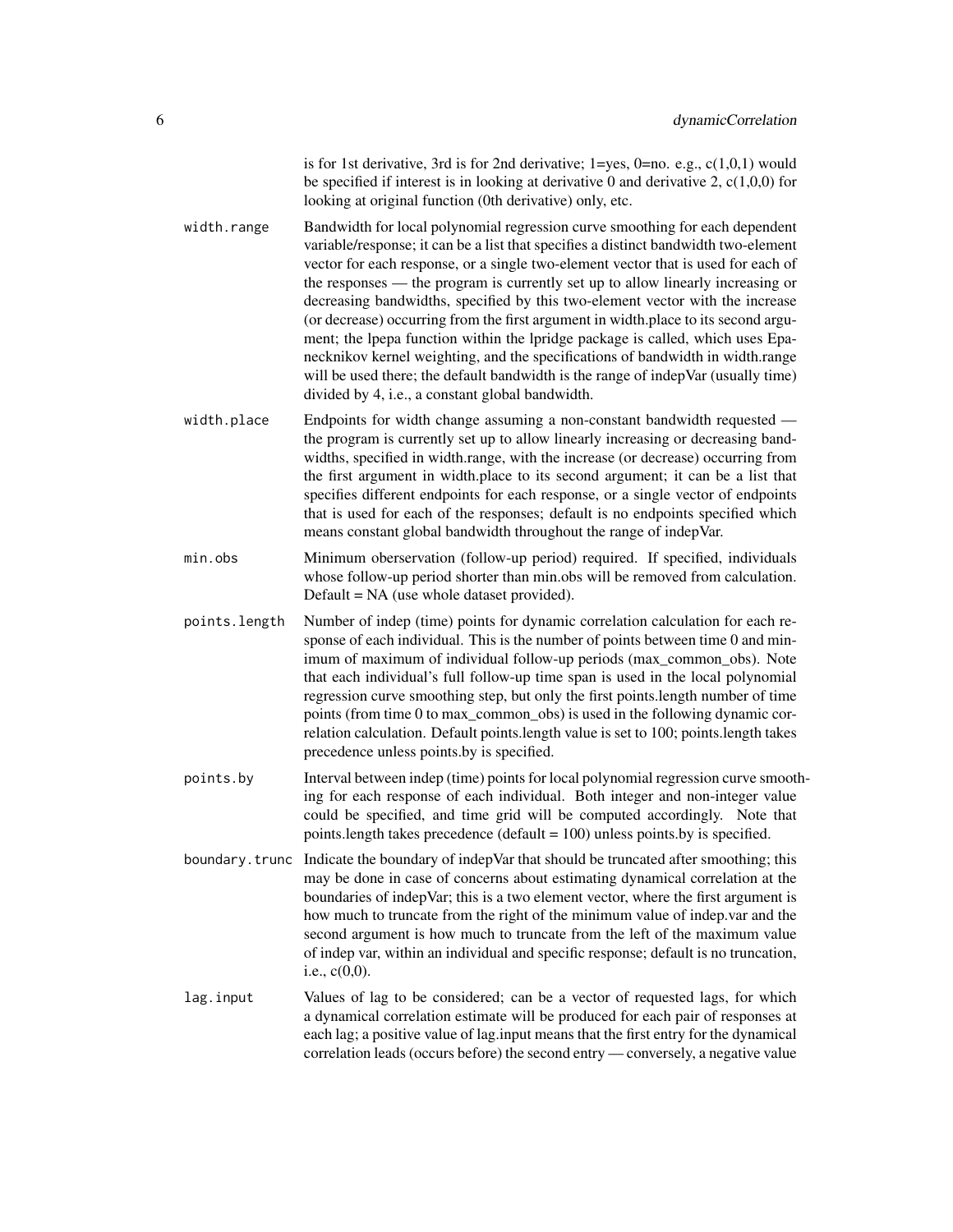means that the second entry for the correlation leads the first entry; default is no lag at all considered.

- <span id="page-6-0"></span>byOrder A vector that specifies the order of the variables/responses and derivatives (if any) to be the leading variable in the calculations; this will have an effect on how lag.input is to be interpreted; default is to use the order as specified in the depVar argument.
- by.deriv.only If TRUE, the inter-dynamical correlations between different derivatives are not computed, which can save computation time (e.g., when function.choice= $c(1,0,1)$ ) is specified and by.deriv.only=T, then only dynamical correlations will be calculated within (and not across) the 0th and 2nd derivative estimates, respectively); default is TRUE.

full.lag.output

If TRUE, the dynamical correlation values for each pair of responses and requested derivative will be stored in vectors corresponding to different lag values, which enables plotting the correlations as a function of lag values; all the vectors will be stored in the returned attribute resultMatrix; default is FALSE.

#### Details

This function will provide smooth estimates (curves/functions or their derivatives) of longitudinal responses of interest per individual, then generate dynamical correlation estimates for each pair of responses. Lags of interest can be specified, using the lag.input argument. For smoothing, the function uses local polynomial smoothing using Epanecknikov kernel weighting (by calling the function lpepa within the lpridge package). The default global bandwidth is generated by taking the range of indepVar (usually time) and dividing by 4. This, by default, will be a constant global bandwidth, but proper specification of the width.range and width.place arguments can allow for a more flexible bandwidth choice, including different specification for each response in depVar. Note that the correlation will only be calculated as far as min of max observation time (max\_common\_obs) across all individuals, by default, hence caution should be taken if there is large heterogeneity among max observation times across individuals.

Details of the methodology for dynamical correlation can be found in Dubin and Muller (2005).

#### Author(s)

Joel A. Dubin, Mike Li, Dandi Qiao, Hans-Georg Müller

#### See Also

[lpepa](#page-0-0)

#### Examples

|    |  | ## Example 1: using default smoothing parameters, obtain dynamical |
|----|--|--------------------------------------------------------------------|
| ## |  | correlation estimates for all three pairs of responses,            |
| ## |  | for both original function and the first derivative.               |
| ## |  | Note that in dynCorrData, mininum of maximum obs. time             |
| ## |  | $= 120$ , results should be the same if either points.by           |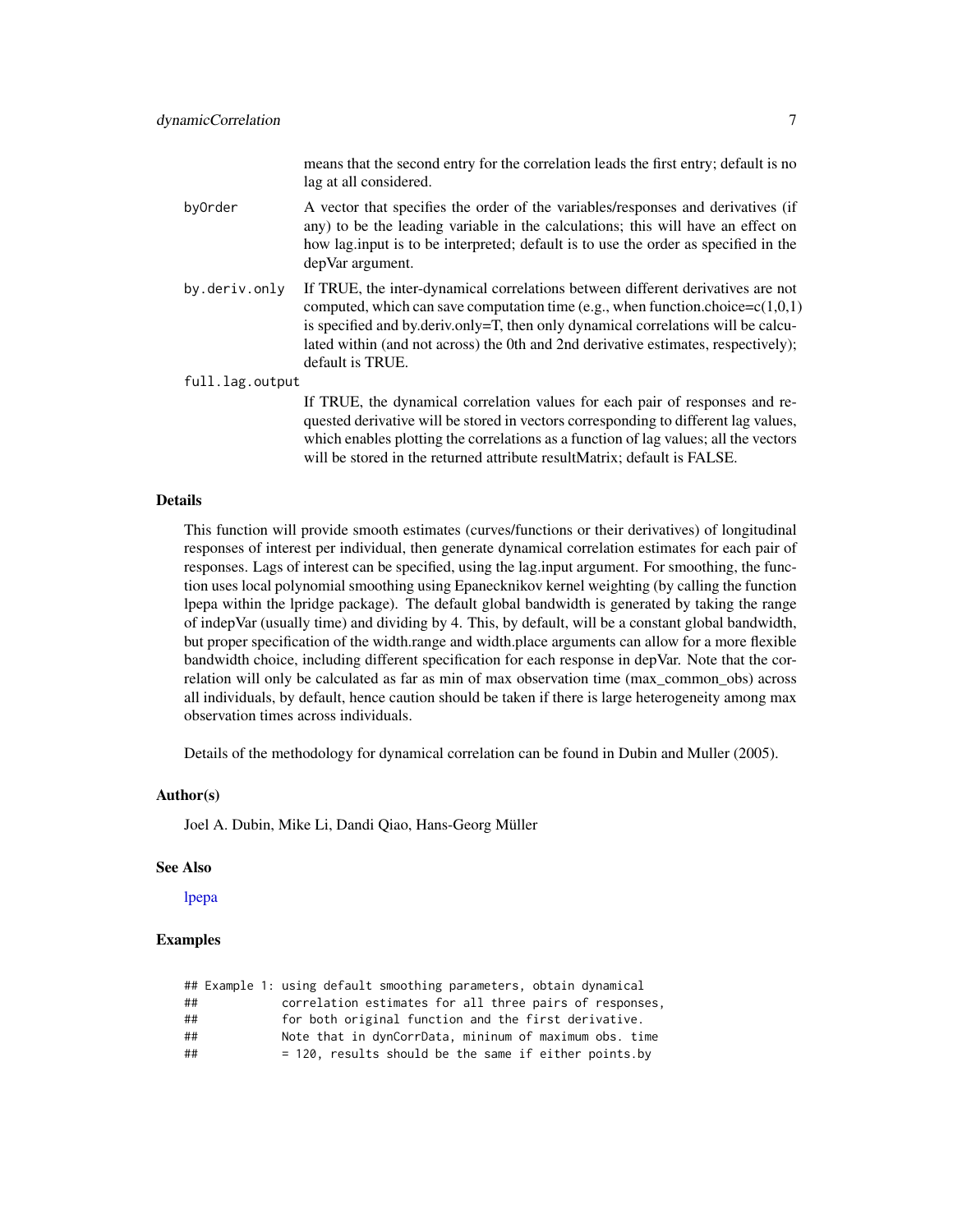```
## = 1 or points.length = 120 is specified.
examp1_by <- dynamicCorrelation(dataFrame = dynCorrData,
                              depVar = c('resp1', 'resp2', 'resp3'),indepVar = 'time',
                              points.by = 1,
                              subjectVar = 'subject',
                              function.choice = c(1,1,0))
examp1_len <- dynamicCorrelation(dataFrame = dynCorrData,
                               depVar = c('resp1', 'resp2', 'resp3'),
                               indepVar = 'time',
                               points.length = 120,
                               subjectVar = 'subject',
                               function.choice = c(1,1,0))
examp1_by
examp1_len
## Example 1a: re-run Example 1 using original dataset, but with min.obs
## set to 200. Range in lengths of follow-up periods between
## individuals is reduced.
examp1a <- dynamicCorrelation(dataFrame = dynCorrData,
                            depVar = c('resp1', 'resp2', 'resp3'),
                            indepVar = 'time',
                            min.obs = 150,points.by = 1,
                            subjectVar = 'subject',
                            function.choice = c(1,0,0))
examp1a
## Example 2: using default smoothing parameters, obtain dynamical
## correlation estimates for all three pairs of responses,
## looking at range of lags between -10 and +10, for original
## functions only
examp2 <- dynamicCorrelation(dataFrame = dynCorrData,
                           depVar = c('resp1', 'resp2', 'resp3'),
                           indepVar = 'time',
                           points.by = 1,
                           subjectVar = 'subject',
                           function.choice = c(1,0,0),
                           lag.input = seq(-20,20, by=1))
examp2
## note: output includes zero lag correlations, as well as maximum
## correlation (in absolute value) in max.dynCorr and and its
## corresponding lag value in max.dynCorrLag
## Example 3: re-rerun example 2, but set up for plotting of specified
## lagged correlations
examp3 <- dynamicCorrelation(dataFrame = dynCorrData,
```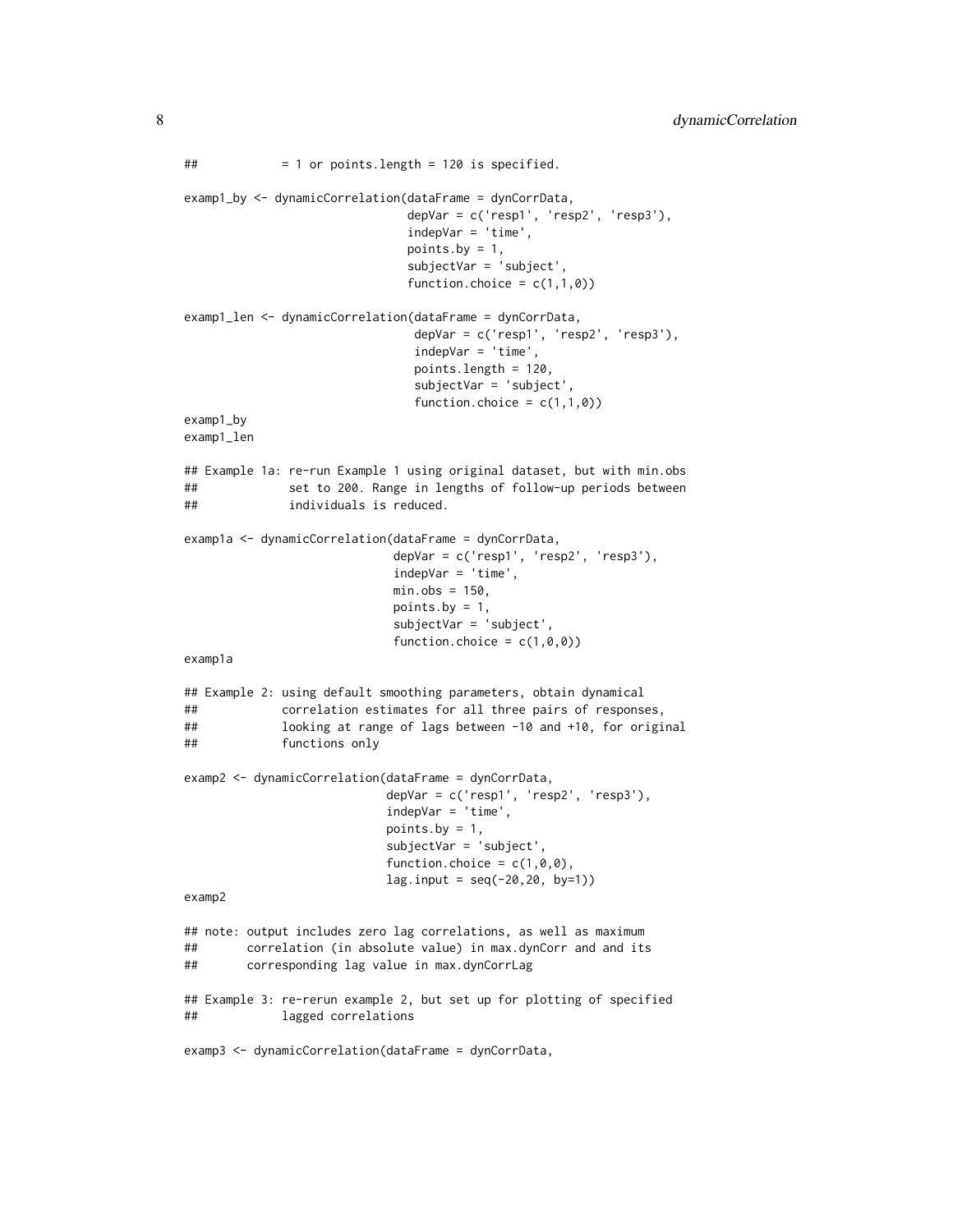```
depVar = c('resp1', 'resp2', 'resp3'),
                            indepVar = 'time',
                            subjectVar = 'subject',
                            points.by = 1,
                            function.choice = c(1,0,0),
                            lag.input = seq(-20, 10, by=1),full.lag.output = TRUE)
# conduct plotting, with one panel for each pair of responses considered;
# the ylim adjustment is made here for the different magnitude of the
# correlations between the two pairs
par(mfrow=c(1,2))
plot(seq(-20,10, by=1),
     examp3$lagResultMatrix[[1]][1,],
     type='b',
    xlab = 'lag order (in days)',
    ylab = 'lagged correlations',
    ylim = c(-0.4, -0.2),
     main = 'dyncorr b/t resp1 and resp2 as a function of lag')
abline(v = examp3$max.dynCorrLag[[1]][1,2], lty = 2)plot(seq(-20,10, by=1),
     examp3$lagResultMatrix[[1]][2,],
     type='b',
     xlab = 'lag order (in days)',
     ylab = 'lagged correlations',
    ylim = c(0.3, 0.5),main = 'dyncorr b/t resp1 and resp3 as a function of lag')
abline(v = e\tan p3\max.dynCorrLag[[1]][1,3], lty = 2)
## Example 4: same as the original function piece of Example 1,
## except now adjust the constant global bandwidth
## from the default to 40
examp4 <- dynamicCorrelation(dataFrame = dynCorrData,
                            depVar = c('resp1', 'resp2', 'resp3'),
                            indepVar = 'time',
                            points.by = 1,
                            subjectVar = 'subject',
                            function.choice = c(1,0,0),
                            width.range = c(40, 40))
examp4
```
dynCorrData *dynCorrData*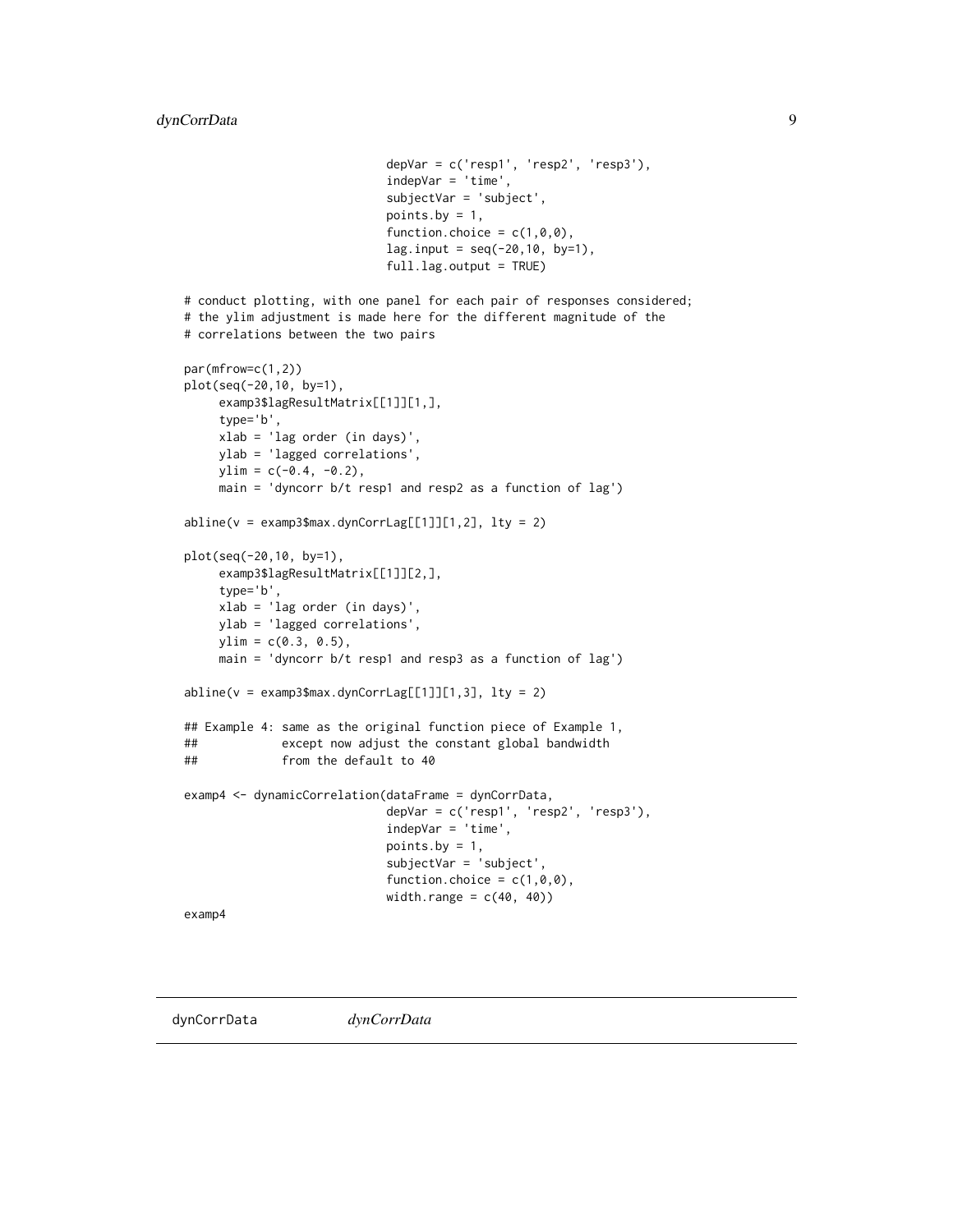#### Description

An example dataset for use in the example calls in the help files for the dynamicCorrelation and bootstrapCI functions.

This dataset contains three longitudinal responses for each subject, each measured every ten days over a varying length of follow-up depending upon subject (for each of 34 subjects). Each row contains all three responses for a given subject and a given follow-up time. The features are that the first and third responses have a moderate-sized positive dynamical correlation, while the first and second, and second and third, respectively, have lesser negative dynamical correlations. The dataset is called in the examples on the dynamicCorrelation and bootstrapCI help pages.

#### Usage

data(dynCorrData)

#### Format

A 648 by 5 data frame.